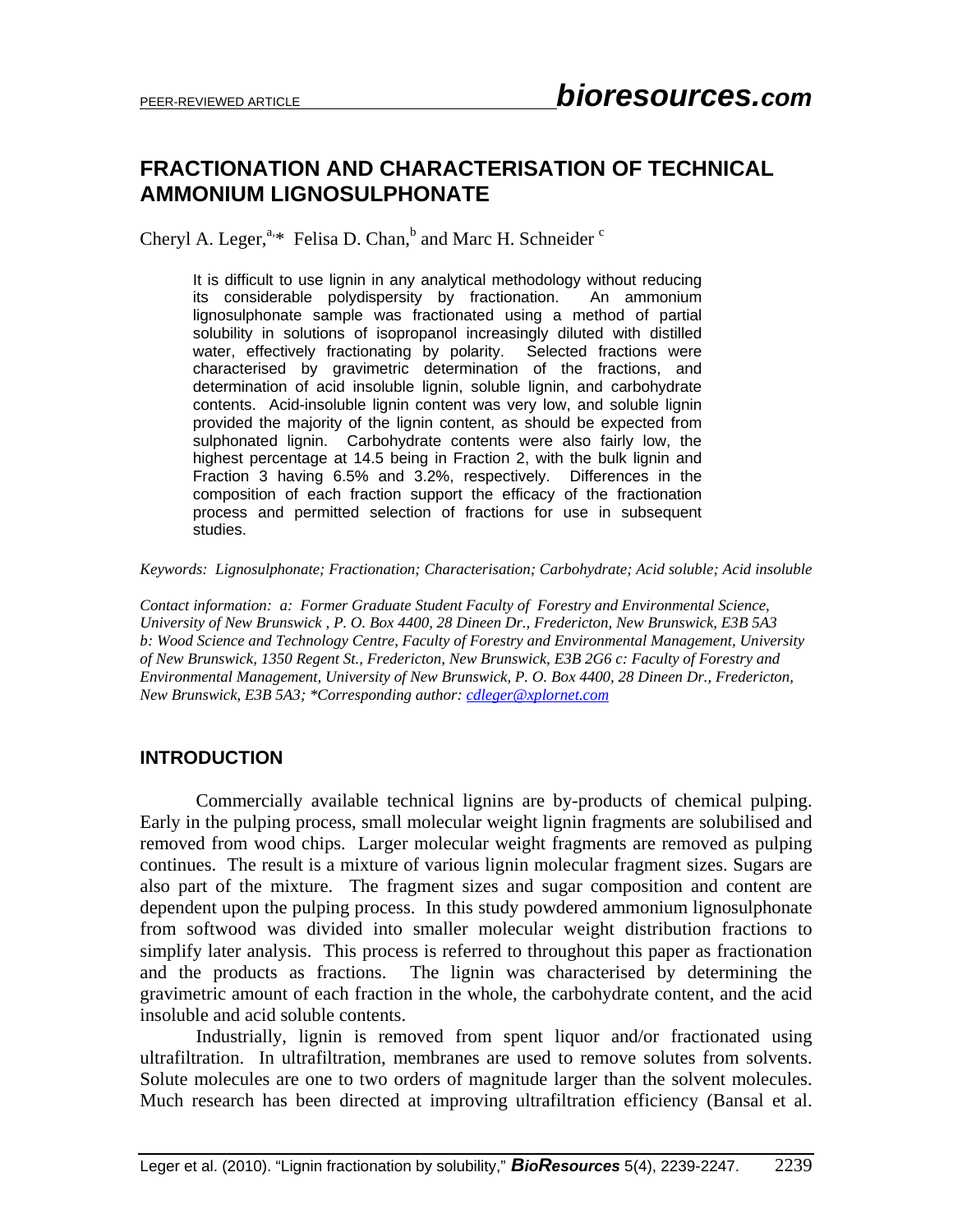1974; Bhattacharya et al. 2004). Ultrafiltration has been shown to be effective in producing lignosulphonate fractions for research purposes (Zhor 2004).

Lin (1992) reported methods for fractional precipitation of lignin from kraft and sulphite processes. Lignosulphonates were firstly reacted with a long-chain alkyl amine to form a complex, which was removed from the solution with an organic solvent. The lignin was recovered from the complex by increasing the pH in aqueous solution. Addition of the alkyl amine in steps permitted fractionation of the lignin by sulphonic acid content. Lin reported that high molecular weight, low sulphonic acid fractions were extracted first. Ringena et al. (2006) compared lignin fractionation by amine extraction and by ultrafiltration. As well as being time consuming and solvent consuming, they cited incomplete removal of the amine during the back-extraction process as one of the disadvantages of amine extraction. Ultrafiltration was lauded for rapid separation with the added advantage of providing some molecular weight distribution information without additional analysis. Difficulties with ultrafiltration included formation of a gel and membrane fouling. In their work, ultrafiltration yielded a higher recovery of the original lignin, but retained more of the sugars and inorganic materials than amine extraction. Pouteau (2003) stated that soxhlet extraction of lignin, compared to other methods in the literature, was a notably a suitable method to prepare large samples.

Glasser et al. (1974) found that lignin sulphonates could be separated into narrower molecular weight dispersity fractions using liquid column chromatography with mixtures of alcohols and distilled water as eluent. Starting with ethanol, they obtained low molecular weight fractions, which were marked visually by their yellow colour. By slowly increasing the water content, they obtained increasingly higher molecular weight, brown, fractions. They were not able to eliminate the sugar component from the lignin in the lowest molecular weight fraction. Luh and Frederick (1992), in their study of phase behavior of sodium lignosulphonates in ethanol and water mixtures, also designated the yellowish lignin solution to be the low molecular weight fraction.

Gardon and Mason (1955) noted that a fraction's methoxyl content increases with increasing molecular weight and sulphur content decreases with increasing molecular weight. Sulphur content in lignosulphonates is present in the form of sulphonic acid groups. The low molecular weight fractions are therefore the most polar, and the higher molecular weight fractions are less polar. This characteristic could be used in development of simpler means of fractionation. Thring and Griffin (1995) in their work with fractionation of kraft lignin with ethyl acetate and methanol used the differing hydrogen bonding capabilities of the solvents to extract differing molecular weight lignins from the original widely polydisperse mixture. Their method was based on the work of Schuerch (1952), who found that kraft lignin could be extracted into molecular weight fractions by differences in solubility parameter. This is a characteristic of a solvent which may be modified by mixing solvents.

Because of the inhomogeneity of lignin from differing sources and pulping systems, once a lignin sample is fractionated, it is necessary to characterise the lignin to provide an estimation of purity and a basis of comparison between studies. Gardon and Mason (1955) had difficulty establishing the endpoint of lignin dialysis filtration. They stated that determination of lignin purity is difficult because many characterisation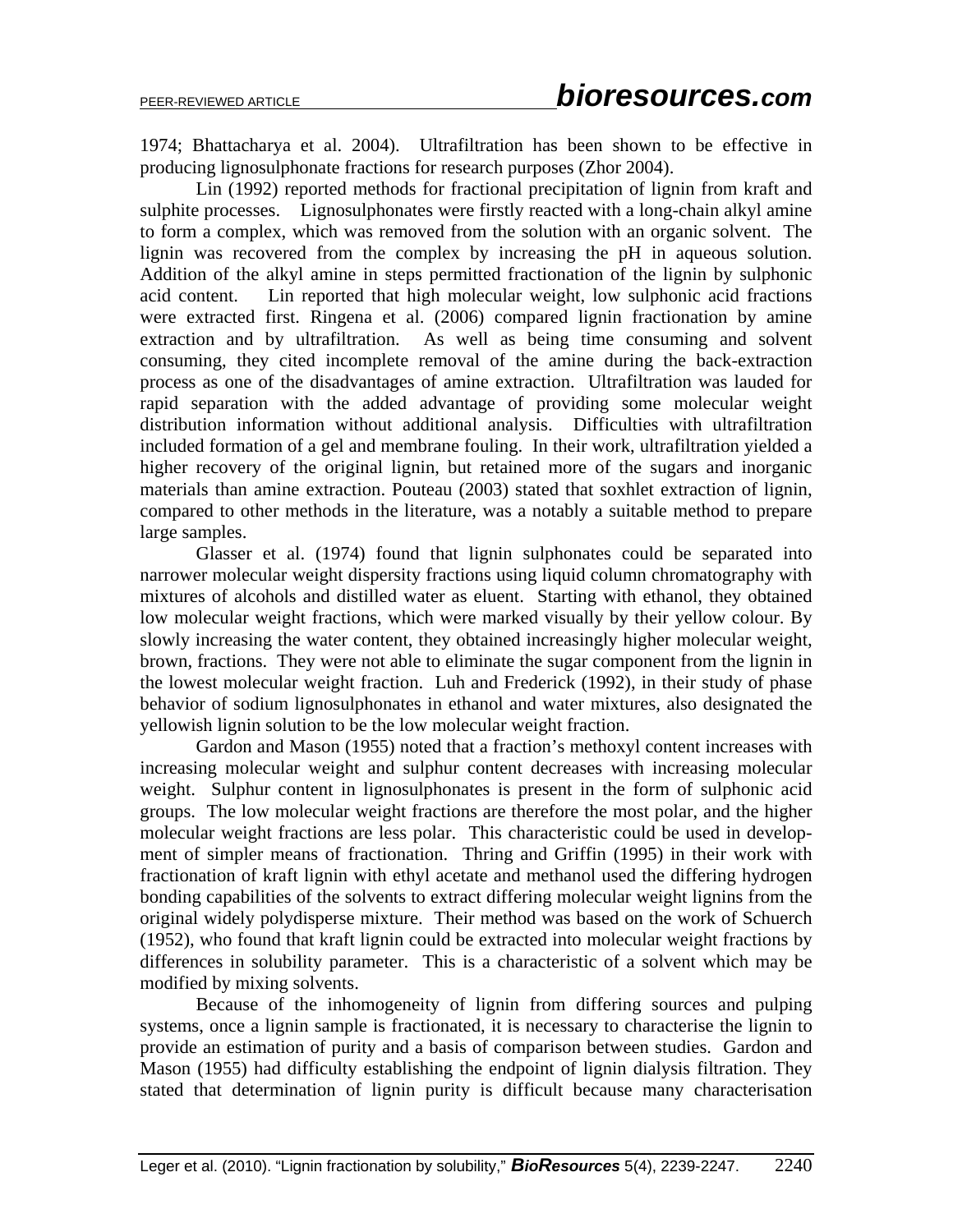parameters, i.e. reducing power, sulphur content, neutralization equivalent weight, and methoxyl content vary with changes in molecular weight. They speculated that other non-lignin chemical moieties that also carry methoxyl groups may be present, especially in low molecular weight fractions, and so using methoxyl content as the sole means of characterisation may be misleading. Another way to characterise lignin is to determine the acid-insoluble and soluble lignin content and the sugar content. Acid insoluble lignin is lignin that remains as residue after hydrolysis with concentrated sulphuric acid. This is one of the classical methods of lignin determination (Sarkenen 1963). Soluble lignin is the lignin remaining dissolved in the filtrate from acid insoluble lignin preparation, as determined by UV spectroscopy at 280 nm (Dence 1992). Together, the acid insoluble and soluble determinations quantify the lignin content of a sample. The remainder is expected to be sugars and extraneous materials. These methods, however, are also not without their difficulties. Lignins in general and lignosulphonates in particular have proven to be difficult to characterize, resulting from lack of a suitable calibration standard (Kaar and Brink 1991; Fengel and Wegener 1983), as a result of sample history and evidence that the acid insoluble lignin method measures acidic degradation of lignin rather than solubility of lignin in acid (Kaar and Brink 1991; Yasuda et al 2001), and species composition (Yasuda et al 2001; Maekawa et al 1989; Gosselink and van Dam 2004; Fengel and Wegener 1983). Klason and acid soluble lignin determination and carbohydrate and nitrogen content determination methods, however, were found to be 'reliable and reproducible' in a round robin test described by Gosselink et al. (2004). Newer methods such as Fourier-transform infra-red (FT-IR) are increasingly utilized (Boeriu et al 2004; Alonso 2001) and eliminate the effects of carbohydrate and extractive contaminants, but introduce their own difficulties such as overlapping bands, which require advanced statistical techniques such as principal component analysis, and differing band intensities that may be lignin isolation method dependent (Quintana et al 2008) .

Hoyt and Goheen (1971) suggested that sugars comprise up to 20% of the apparent lignin recovered from spent sulphite liquor. In their quest for a lignin suitable for the Lederer-Manesse reaction with formaldehyde, which would allow substitution of the lignin in a phenol-formaldehyde adhesive, Alonso et al. (2001) characterised several lignins using a variety of techniques. They determined lignin content of their samples using an ultra-violet absorption method and found that their softwood ammonium lignosulphonate sample had a lignin content of 79.57% with 6.2% ash. While reporting the kinetics of the methylolation of their ammonium lignosulphonate sample, Peng et al. (1993) described the lignin and carbohydrate contents as 62.32% and 10.13%, respectively. Methodological details were not given. Calvé and Fréchet (1983) compared the influence of carbohydrates on the binding efficiency of ammonium lignosulphonate, which had 68% lignin content and 22% reducing sugars. El Mansouri and Salvadó (2006) characterised kraft, soda anthraquinone, organosolv, ethanol, and spent sulphite lignins to determine which was best suited to adhesive production. Acid insoluble lignin content for lignins other than spent sulphite varied from 61.2% for kraft lignin to 92.3% for organosolv lignin. Carbohydrate content for the same lignins ranged from 1.16% for organosolv to 22.37% for ethanol. Lignosulphonate content of spent sulphite lignin was 56.5%. Carbohydrate content was not determined for spent sulphite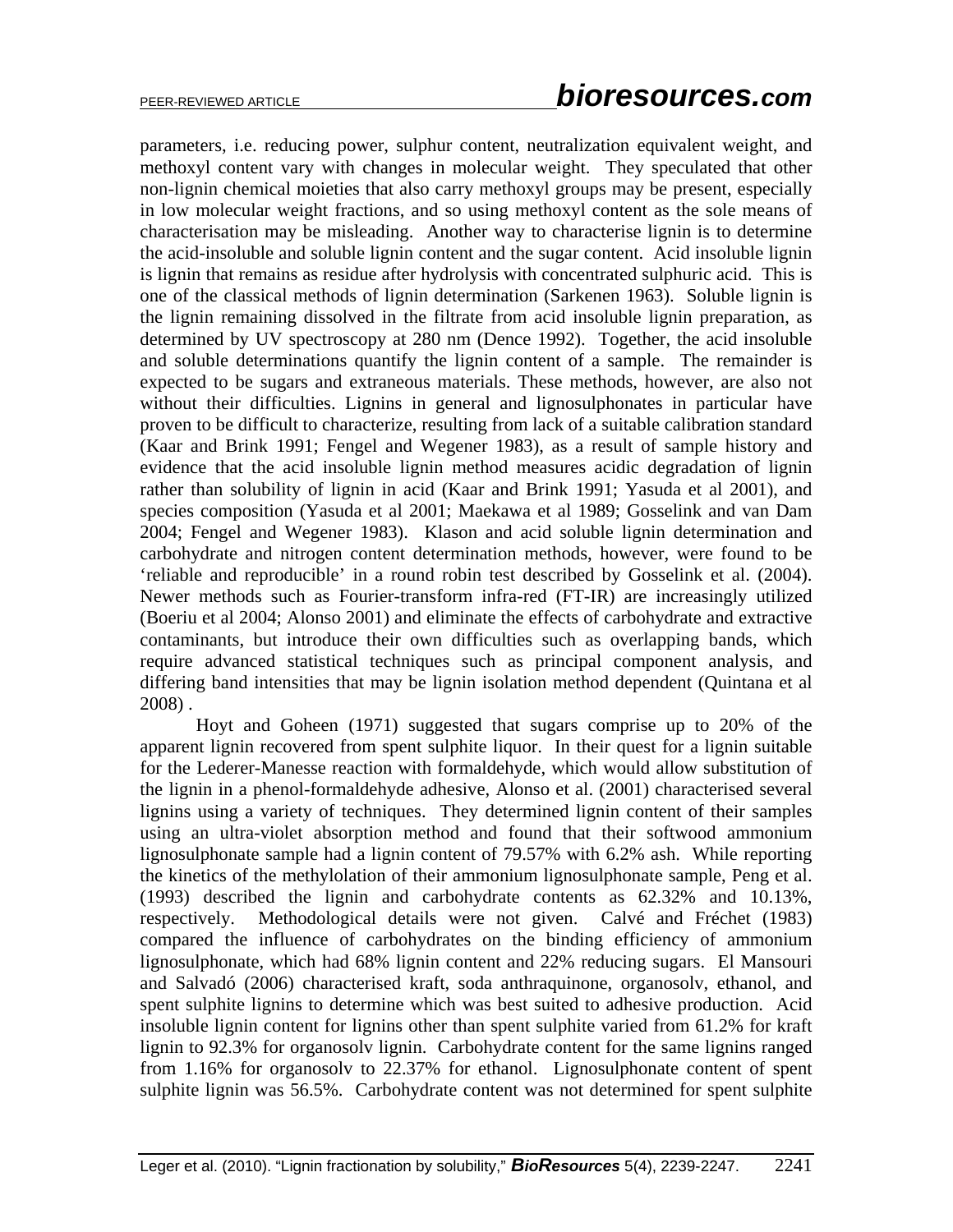lignin. Glennie (1971) reported that lignosulphonates may also contain sugar acids, sulphonated sugars, alcohols, aldehydes, terpenes, lignans, sulphite, and sulphite salts. Gellerstedt's group (1994) used pyrolysis gas chromatography-mass spectrometry to examine structural properties of lignin from birch kraft liquor. They found that much less than expected (about one-third) of the material isolated from pulping liquor was lignin. The remainder was furanoic structures, which were believed to have arisen from degradation of hemicelluloses. Birch has a high hemicellulose content (Barton and Brownell 1981). Furans are produced commercially by hydrolysis of pentosans under a pressurised and acidic environment, similar to the environment found during kraft pulping, so it is not unreasonable to believe that furanoic structures may be produced during the pulping process. Their work reinforced the need to characterise lignin used in research. Recent research has suggested that the carbohydrates in lignins may be bound into lignincarbohydrate complexes rather than present as free sugars (Lawoko *et al*. 2005, 2006; Choi et al. 2007). This may be the reason that many researchers have reported difficulty completely removing sugar from lignin samples.

### **EXPERIMENTAL**

#### **Materials**

 Softwood ammonium lignosulphonate was provided by Tembec Inc. Isopropanol was locally obtained.

#### **Methods**

Based on the literature above, and using the solubility chart of Teas (1968) as a guide, mixtures of isopropanol increasingly diluted with water were used to sequentially extract ammonium lignosulphonate from a thimble in a soxhlet apparatus at ambient temperature.

A predetermined mass of lignosulphonate was poured into a cellulose extraction thimble and placed inside the reservoir of a soxhlet. In order to avoid changes to the lignin from excess heat, a manual extraction at room temperature, until lignin no longer dissolved into the solution, was performed using firstly 100% isopropanol, followed by the isopropanol-water ratio solutions 100:0, 80:20, 60:40, 40:60, 0:100, resulting in fractions referred to as Fraction 1 through Fraction 5, respectively. Each solution was concentrated using rotary evaporation, with care taken to ensure that the solution temperature did not exceed 50°C (it was generally between 27°C and 35°C) until the solution was reduced to a few millilitres. Fifty degrees Celsius was chosen as the upper temperature limit to coincide with the temperature used in the Lin method. Solutions were then placed into weighing boats and allowed to evaporate to dryness in the fume hood, except for Fractions 1 and 2, which were evaporated to dryness with the rotary evaporator. Five fractions resulted.

Gravimetric determinations were made by weighing each fraction and calculating its percentage contribution to the total lignin sample. Determination of Klason (acidinsoluble) and UV (soluble) lignin and carbohydrate contents were made by FPInnovations-Paprican, Pointe Claire, Quebec, Canada. FPInnovations-Paprican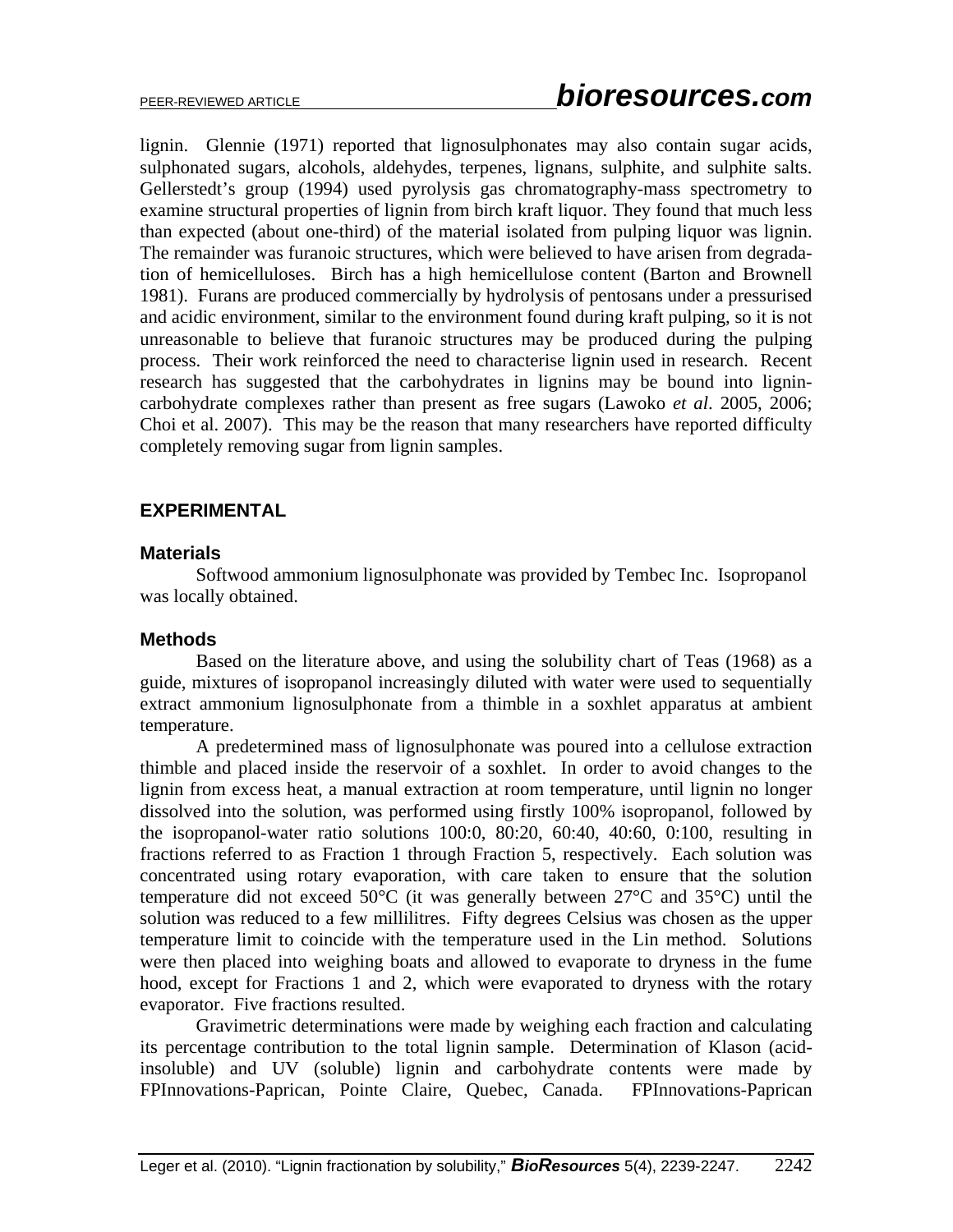performed carbohydrate analysis according to TAPPI test method 249 cm-85. They identified individual sugars using gas chromatography. Acid insoluble lignin was determined according to TAPPI test method T 222 om-88. Soluble lignin was determined by the absorbance of the filtrate from acid-insoluble determination at 205 nm in a spectrophotometer.

### **RESULTS AND DISCUSSION**

 The 100:0 isopropanol: distilled water solution was barely visibly coloured until concentrated. The 100:0 and 20:80 solutions were amber or straw yellow, corresponding well to low molecular weight fractions as reported previously in the literature (Glasser et al. 1974; Luh and Frederick 1992). The 40:60 and 60:40 solutions were the brown colour typical of lignin. At dryness, most fractions reduced easily to glassy shards. The 100:0 and 80:20 fractions were difficult to dry, suggesting that they consisted of low molecular weight molecules with sulphonic acid groups sterically accessible to solvents. No residual alcohol was apparent.

 Gravimetric quantitative determination of the fraction proportions provided the information summarised in Table 1:

| Fraction | Solvent                  | Proportion in Lignin |
|----------|--------------------------|----------------------|
|          |                          | Sample (%)           |
| 1        | 100:0 isopropanol: water | 0.2                  |
| 2        | 80:20 isopropanol: water | 16.95                |
| 3        | 60:40 isopropanol: water | 84.35                |
| 4        | 40:60 isopropanol: water | 0.3                  |
| 5        | 0:100 isopropanol: water | 0.04                 |
|          |                          |                      |

**Table 1.** Quantitative Gravimetric Lignin Fractions in the Sample

 Fractions 1, 4, and 5 comprised only a small part of the sample. Since Fractions 2 and 3 made up the bulk of the sample, they would be expected to play the most significant role in subsequent use of the lignin. It was noted that the total percentages exceeded 100%. Fractions 1 and 2 were highly hygroscopic, and it is likely that, although apparently dry, the samples still contained some water.

 FPInnovations-Paprican tests gave the results presented in Table 2 for acidinsoluble lignin, soluble lignin, and carbohydrate contents of the bulk lignin and Fractions 2 and 3.

**Table 2.** Carbohydrate, Klason and Soluble Lignin Content of Bulk Lignin and Fractions 2 and 3

| Sample       | Carbohydrate (%) | Klason Lignin (%) | Soluble Lignin (%) |
|--------------|------------------|-------------------|--------------------|
| $ALS - bulk$ | 6.8              | 0.43              | 50.7               |
| Fraction 2   | 14.5             | 5.84              | 41.6               |
| Fraction 3   | 3.2              | 0.38              | 52.2               |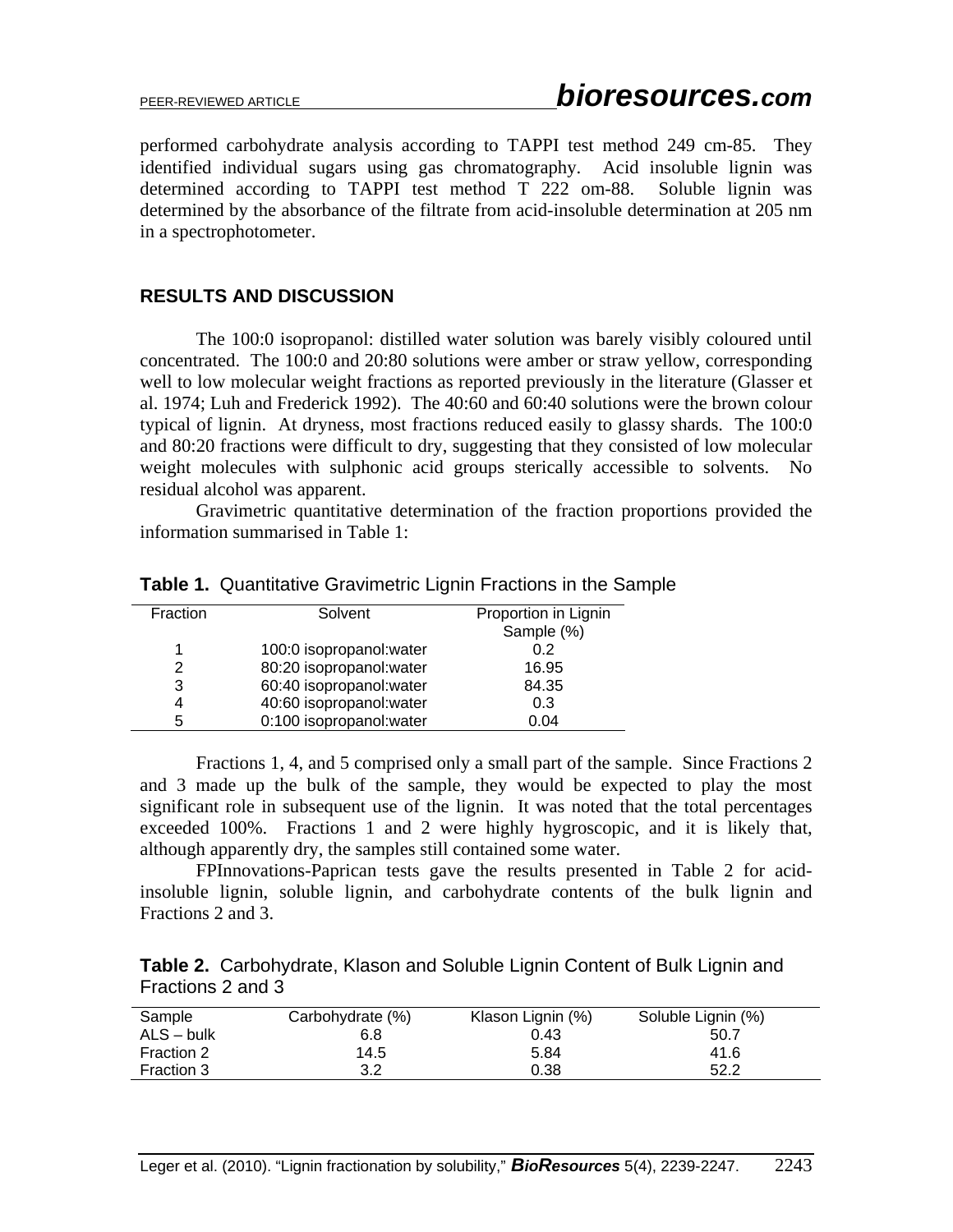The sulphonated nature of the lignin under study and resulting solubility in ionic solutions is in harmony with the finding that the acid-insoluble lignin fraction of the samples was small and soluble lignin was large. The carbohydrate content of 6.8% for the bulk lignin, though slightly lower than other reported values, was within expected limits. The spent sulphite liquor had originally been concentrated by ultrafiltration, and it was possible that many of the expected free carbohydrates were already removed. Of the samples tested, carbohydrate concentration was high in Fraction 2, and very low in Fraction 3. Soluble lignin was much lower in Fraction 2 than in Fraction 3. The current findings conform with the literature as described above.

Sugars identified are listed in Table 3.

|          | <b>Table 5.</b> Tuchtly Of CarboltyGrates Found In Duin Lightli and Fractions Z and S |                |                |
|----------|---------------------------------------------------------------------------------------|----------------|----------------|
| Sugar    | Bulk Lignin (%)                                                                       | Fraction 2 (%) | Fraction 3 (%) |
| Arabinan | 1.0                                                                                   | 5.5            | 0.4            |
| Xylan    | 1.4                                                                                   | 1.7            | 0.7            |
| Mannan   | 1.4                                                                                   | 4.2            | 0.8            |
| Galactan | 0.9                                                                                   | 2.2            | 0.5            |
| Glucan   | 21                                                                                    | 12             | 0.6            |

|  |  | Table 3. Identity of Carbohydrates Found in Bulk Lignin and Fractions 2 and 3 |
|--|--|-------------------------------------------------------------------------------|
|  |  |                                                                               |

 Concentrations of the different carbohydrates were similar to one another in the bulk lignin and in Fraction 3. Fraction 2 had a higher carbohydrate content and much higher concentrations of arabinan and mannan than Fraction 3 or bulk lignin. Since free carbohydrates were not expected in these samples, it may be that the carbohydrates were bonded to the lignin. Lawoko et al. (2005) studied lignin-carbohydrate complexes in lignin resulting from kraft pulping and found that softwood lignin tended to be associated with glucomannan or xylan carbohydrates. They later (2006) studied sulphite softwood pulp lignins and found glucan-lignin complexes, glucomannan-lignin complexes, and xylan-lignin-glucomannan complexes. An independent group (Choi et al. 2007) studied spruce (*Picea abies*, A. Dietr.) unbleached pulps from three pulping methods and concluded that carbohydrates were bonded to lignin via benzyl-ether bonds and that galactose and mannose were most likely to be the affiliated carbohydrates. The lignin presently under study contained high levels of mannan and arabinan. If the carbohydrates found in these samples are the result of lignin-carbohydrate complexes, clearly mannan and arabinan are involved.

## **CONCLUSIONS**

- 1. Fractionation by partial solubility in isopropanol was found to be a simple, yet effective means of preparative lignin separation.
- 2. Each fraction was qualitatively different from the others and each succeeding fraction, by comparison of qualitative attributes against the literature, was of higher molecular weight than that preceding.
- 3. A higher than expected proportion of the lignin was found in Fraction 3. As expected, carbohydrates concentrations were higher in Fraction 2 and sparingly found in Fraction 3. Although carbohydrates were equally distributed in bulk lignin and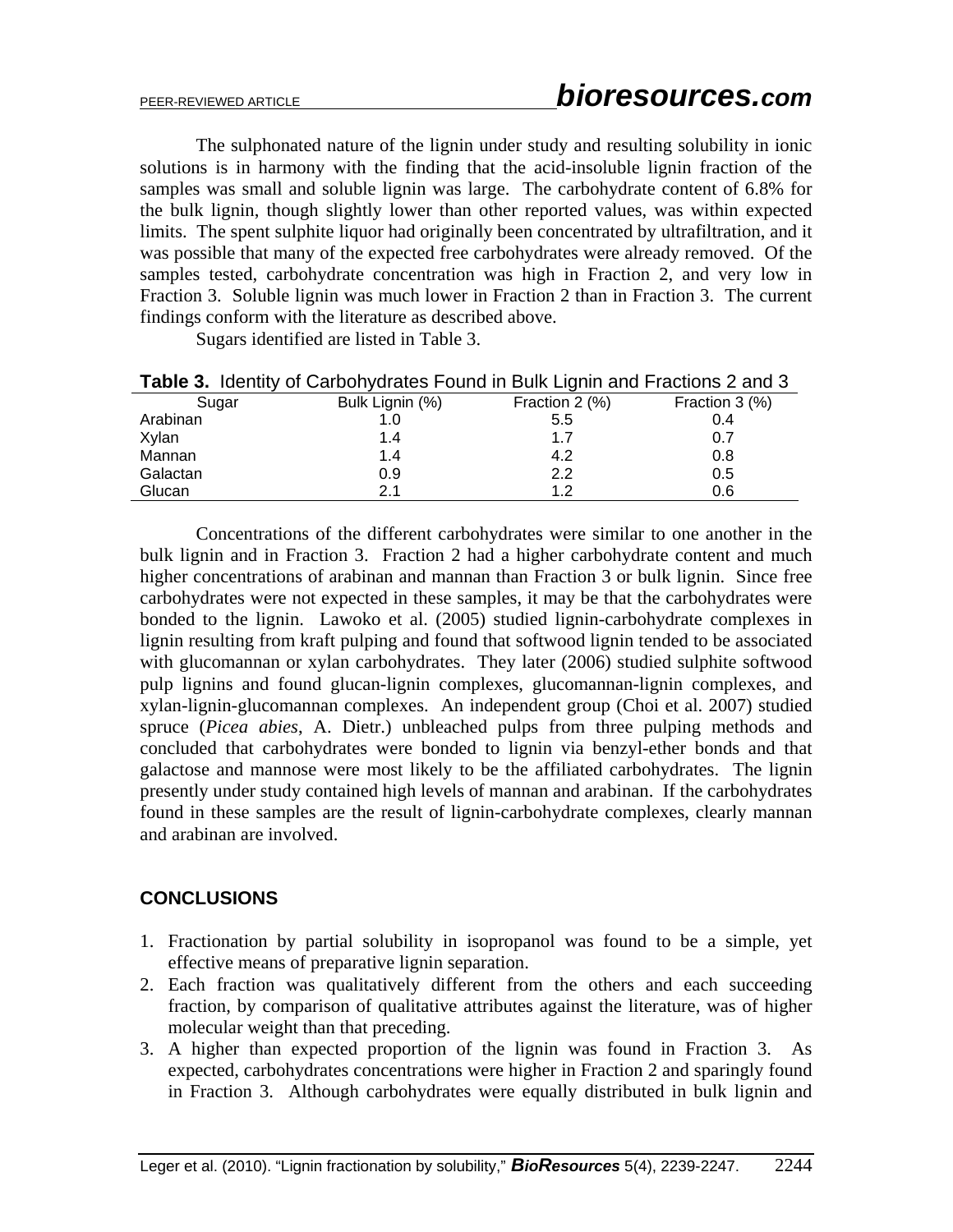Fraction 3, Fraction 2 contained higher concentrations of arabinan and mannan. As expected from sulphite lignin, most of the lignin found was of the soluble rather than the acid insoluble form.

4. For preparative scale lignin fractionation, the method described here not only yielded five unique fractions, it also prepared the fractions for further analysis.

# **ACKNOWLEDGMENTS**

 The authors acknowledge the assistance of FPInnovations-Paprican in performing some of the testing.

# **REFERENCES CITED**

- Alonso, M., Rodriguez, J., Oliet, M., Rodriguez, F., Garcia, J., and Gilararnz, M. (2001). "Characterization and structural modification of ammonic lignosulphonate by methylolation," *J. Appl. Polym. Sci.* 82, 2661-2668.
- Bansal, I., and Wiley, A. (1974). "Fractionation of spent sulfite liquors using ultrafiltration cellulose acetate membranes," *Environmental Science and Technology*  8(13), 1085-1090.
- Barton, G., and Brownell, H. (1981). *Canadian Woods: Their Properties and Uses*, 3rd Edition, Mullins and McKnight (eds.), Ministry of Supply and Services, Canada.
- Bhattacharya, P., Todi, R., Tiwari, M., Bhattacharjee, C., Bhattacharjee, S., and Datta, S. (2005). "Studies on ultrafiltration of spent sulfite liquor using various membranes for the recovery of lignosulfonates," *Desalination* 174, 287-297.
- Boeriu, C., Bravo, D., Gosselink, R., and van Dam, J. (2004). "Characterisation of structure-dependent functional properties of lignin with infrared spectroscopy," *Ind. Crops Prods*. 20, 205-218.
- Calvé, L., and Fréchet, J. (1983). "Wood adhesives based on lignin wastes: Influence of the carbohydrates in the polymerization of spent sulfite liquor," *J. Appl. Polym. Sci.* 28, 1969-1980.
- Choi, J., Choi, D., and Faix, O. (2007). "Characterization of lignin-carbohydrate linkages in the residual lignins isolated from chemical pulps of spruce (*Picea abies*) and beech wood (*Fagus sylvatica*)," *J. Wood Sci.* 53, 309-313.
- Dence, C. (1992). *Methods in Lignin Chemistry*, S. Lin and C. Dence (eds.), Springer Verlag, New York.
- Fengel, D., and Wegener, G. (1984). *Wood: Chemistry, Ultrastructure, Reactions.* Walter de Gruter, Berlin.
- Gardon, J., and Mason, S. (1955). "Physicochemical studies of lignosulfonates. I. Preparation and properties of fractionated samples," *Can. J. Chem.* 33(10) 1477- 1490.
- Gellerstedt, G., Pranda, J., and Lindfors, E. (1994). "Structural and molecular properties of residual birch kraft lignins," *J. Wood Chem. Tech*. 14(4), 467-482.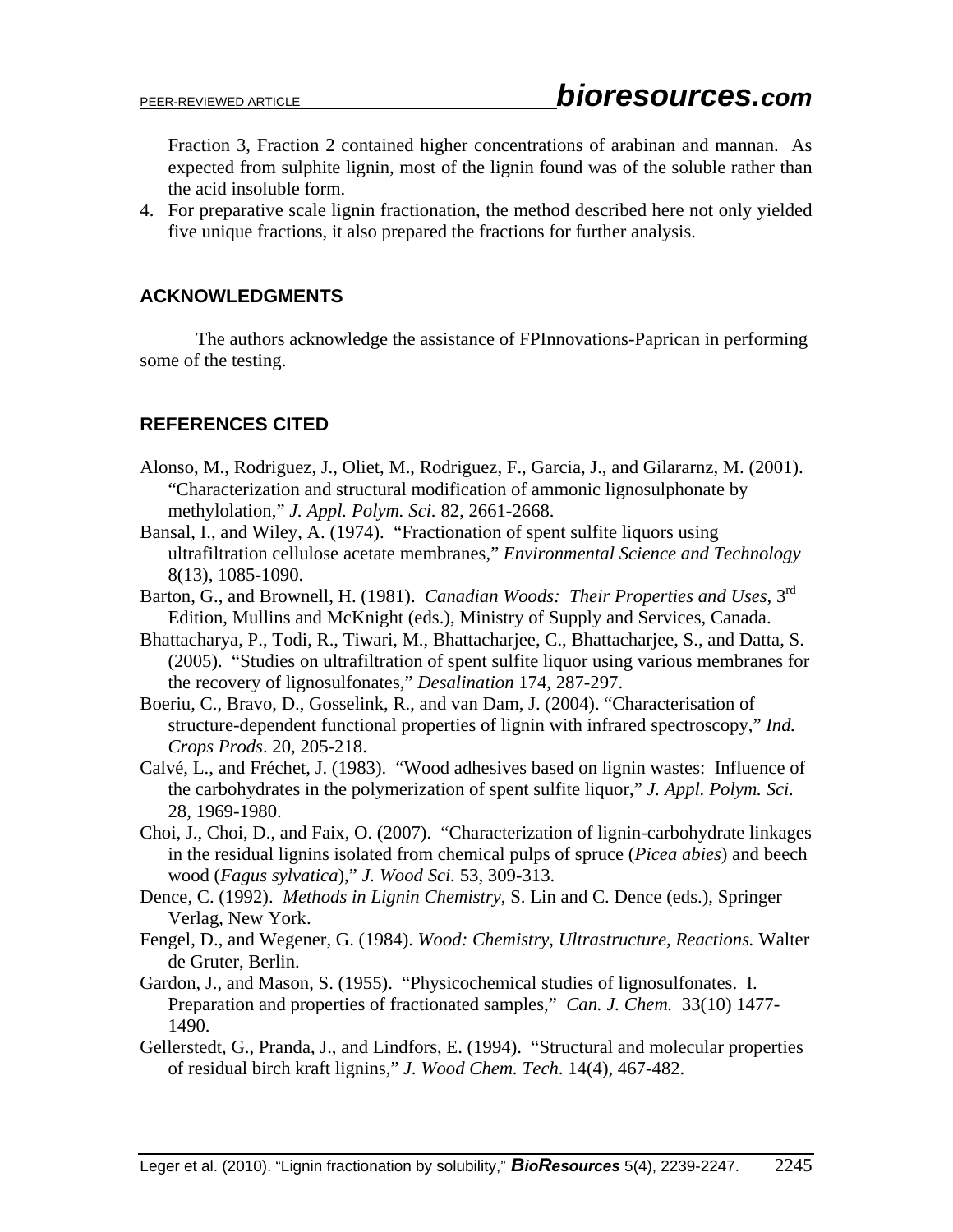- Glasser, W., Gratzl, J., Forss, K., Hrutfiord, B., Johanson, L., McCarthy, J., and Collins, J. (1974). *Studies of Low Molecular Weight Lignin Sulfonates*. Project 12040 DEH, EPA-660/2-74-069. Pacific Northwest Environmental Research Laboratory, National Environmental Research Center, U. S. Environmental Protection Agency, Washington, D.C.
- Glennie, D. (1971). *Lignins: Occurrence, Formation, Structures and Reactions*. K. V. Sarkanen and C. H. Ludwig (eds.), Wiley-Interscience, New York.
- Gosselink, R., Abächerli, A., Semke, H., Malherbe, R., Käuper, P., Nadif, A., and van Dam, J. (2004). "Analytical protocols for characterisation of sulphur-free lignin," *Ind. Crops Prods.* 19, 205-281.
- Hoyt, C., and Goheen, D. (1971). *Lignins: Occurrence, Formation, Structure and Reactions*, K. V. Sarkanen and C. H. Ludwig (eds.), Wiley-Interscience, New York.
- Kaar, W. and Brink D. (1991). "Simplified analysis of acid soluble lignin," *J. Wood Chem. Tech.* 11(4), 465-477.
- Lawoko, M., Henriksson, G., and Gellerstedt, G. (2005). "Structural differences between the lignin-carbohydrate complexes present in wood and in chemical pulps," *Biomacromol.* 6, 3467-3473.
- Lawoko, M., Henriksson, G., and Gellerstedt, G. (2006). "Characterization of lignincarbohydrate complexes from spruce sulfite pulp," *Holzforschung* 60, 162-165.
- Lin, S. Y. (1992). *Methods in Lignin Chemistry*. S. Lin and C. Dence (eds.), Springer Verlag, New York.
- Luh, S., and Frederick, W. (1992). "Phase behavior of sodium lignosulfonates in waterethanol mixtures," *Holzforschung* 46, 325-330.
- Maekawa, E., Ichizawa, T., and Koshijima, T. (1989). "An evaluation of the acid-soluble lignin determination in analyses of lignin by the sulfuric acid method," *J. Wood Chem. Tech.* 9(4), 549-567.
- Mansouri, Nour-Eddine El, and Salvadó, J. (2006). "Structural characterization of technical lignins for the production of adhesives: Application to lignosulfonate, kraft, soda-anthraquinone, organosolv and ethanol process lignins," *Ind. Crops Prods*. 24, 8-16.
- Peng, W., Riedl, B., and Barry, A. (1993). "Study on the kinetics of lignin methylolation," *J. Appl. Polym. Sci.* 48, 1757-1763.
- Pouteau, C., Dole. P., Cathala, B., Averous, L., and Boquillon, N. (2003). "Antioxidant properties of lignin in polypropylene," *Polym. Degrad. Stab.* 81, 9-18.
- Quintana, G., Rocha, G., Gonçalves, A., and Velásquez, J. (2008). "Evaluation of heavy metal removal by oxidised lignins in acid media from various sources," *BioResources* 3(4), 1092-1102.
- Ringena, O., Saeke, B., and Lehnen, R. (2006). "Isolation and fractionation of lignosulfonates by amine extraction and ultrafiltration: A comparative study," *Holzforschung* 59, 405-412.
- Sarkenen, K. (1963). *The Chemistry of Wood,* B. L. Browning (ed.), Interscience Publishers, New York.
- Schuerch, C. (1952). "The solvent properties of liquids and their relation to the solubility, swelling, isolation and fractionation of lignin," *J. Am. Chem. Soc.* 74, 5061-5067.